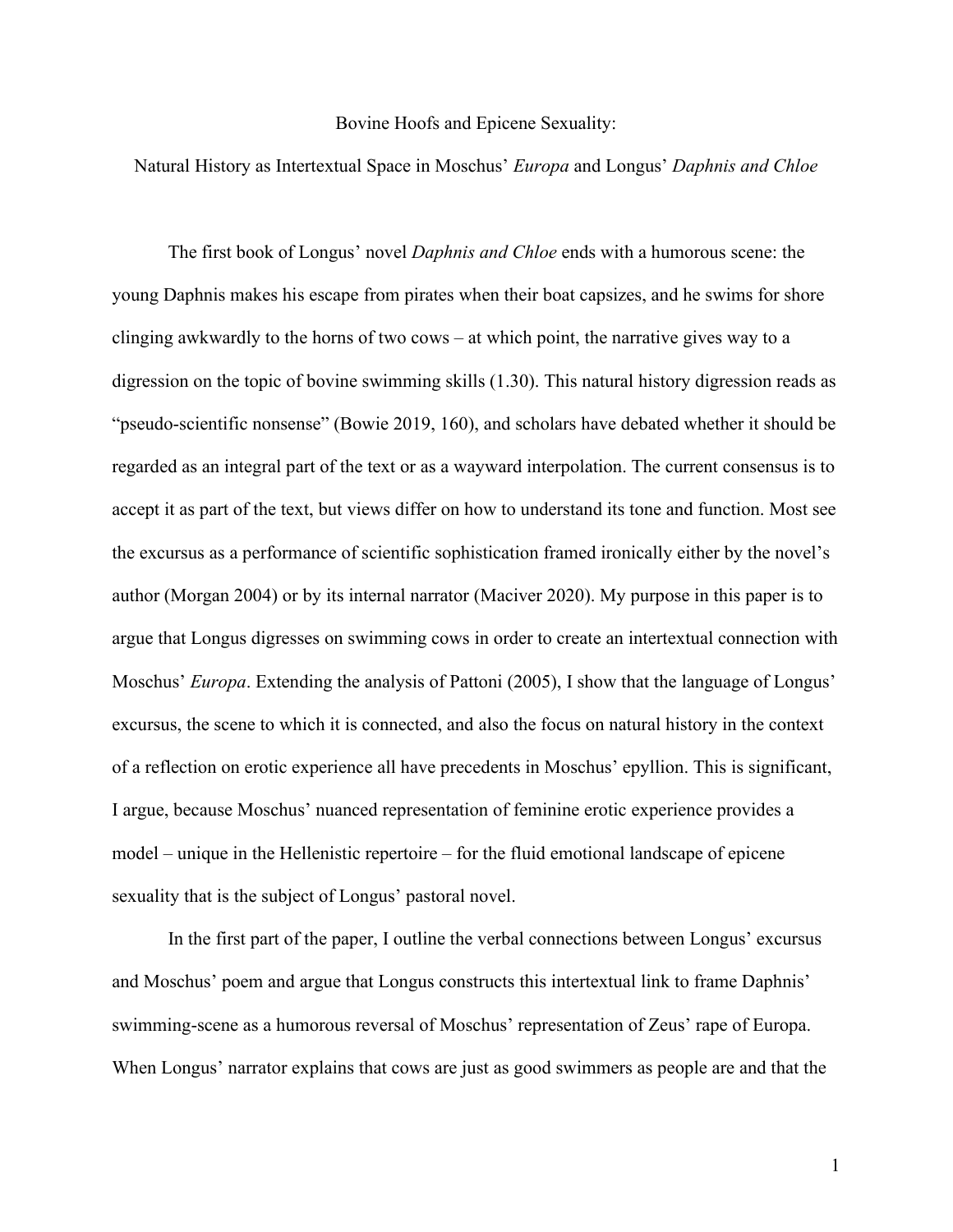only way a cow might perish by swimming is "if the nails of his hoofs (τῶν χηλῶν οἵ ὄνυχες) should get thoroughly wet (διάβροχοι) and fall off" (1.30), this – patently false – detail echoes Moschus' description of Zeus disguised as a bull, "moving over the broad sea with un-wetted hoofs (χηλαῖς ἀβρέκτοισιν)" as he carries Europa away (Moschus, *Europa* 114). Longus inverts the picture on several counts: whereas Europa is carried off over the waves majestically by a bull in what turns out to be a divine rape, Daphnis struggles along awkwardly with the help of ordinary cows back towards the shore, where he resumes his own un-heroic life in safety.

In the second part of the paper, I argue that Moschus provides a model not only for the material of Longus' natural history digression, but also for the strategy itself: on a smaller scale, Moschus too uses natural history as a frame for exploring the emotional dimensions of erotic experience. When Moschus' Europa realizes she has been abducted, she fixates on the detail of the swimming bull. Europa observes: "sea-going dolphins don't move on land, nor do bulls walk on the sea, but you" – here she addresses Zeus, her abductor – "go fearless both by land and by sea, using your hoofs ( $\chi \eta \lambda \alpha i$ ) as oars" (141-3). Noticing this apparently incongruent animal behavior prompts Europa, belatedly, to a new understanding of her experience. So, in Moschus' poem, the figure of the swimming bull – first described ecphrastically by the author and later queried quasi-scientifically by the character – opens up the psychology of feminine erotic desire and its ambiguities. In *Daphnis and Chloe*, working on a broader canvas, Longus extends this interest in feminine sexual self-awareness and sexual development to young people both female and male.

Of all Longus' Hellenistic predecessors Moschus, uniquely, offers a touchstone for the exploration of the mixed emotions characteristic of liminal, pubescent sexual experience. By way of the excursus on bovine hoofs, with its reversed gender roles and its confused account of

2